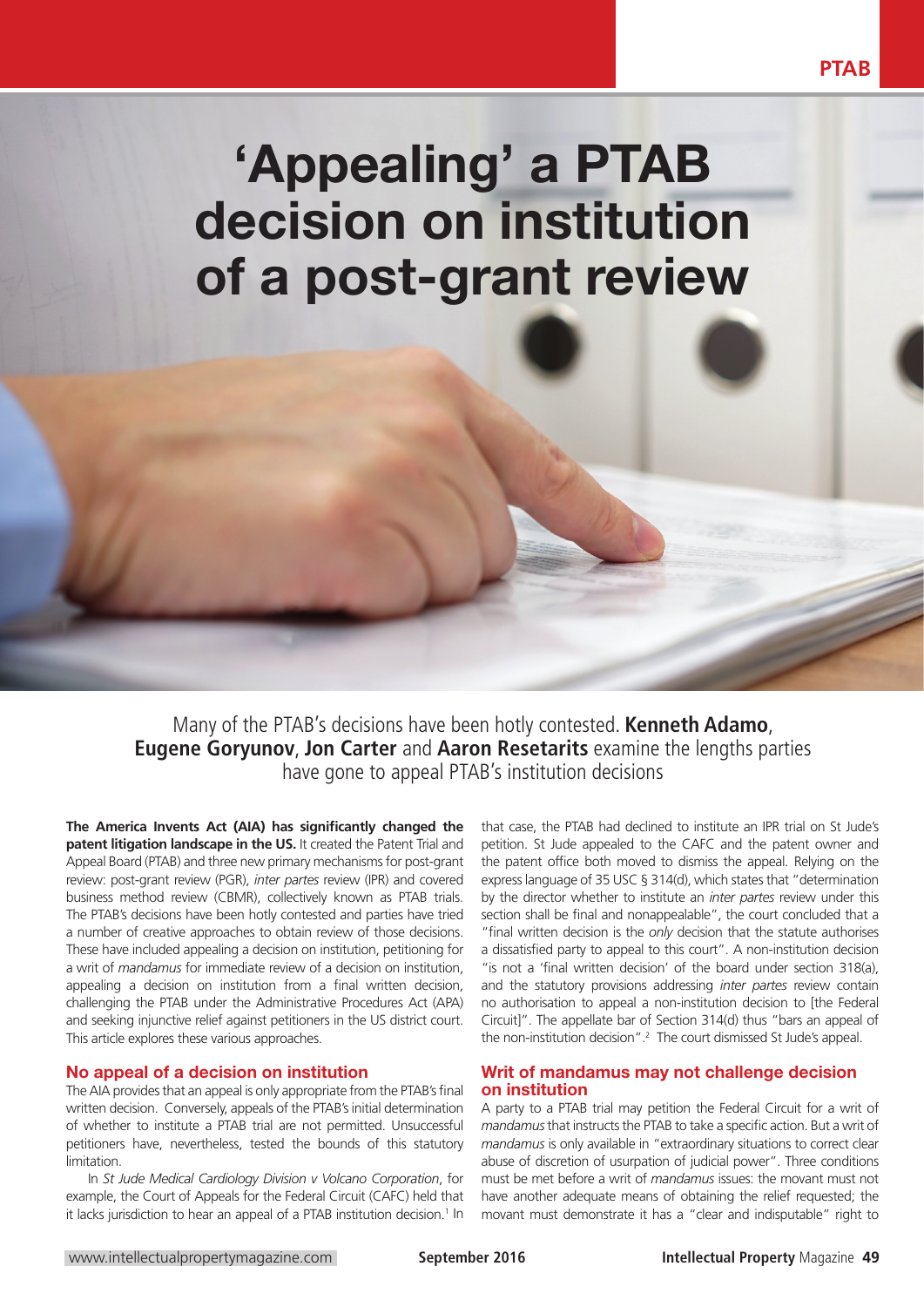relief; and the court is satisfied, "in the exercise of its discretion", that the writ is appropriate under the circumstances.<sup>3</sup>

The Federal Circuit has held in *In re Dominion Dealer Solutions* that a writ of *mandamus* is not an appropriate mechanism to force the PTAB to institute an IPR trial.<sup>4</sup> There, the petitioner filed multiple IPR petitions that the PTAB denied as deficient and the petitioner sought *mandamus*. Relying on its decision in *St Jude*, the Federal Circuit concluded that the AIA barred appellate review of the PTAB's institution decision, even under the guise of *mandamus*. The statutory language broadly declares that PTAB decisions on whether to institute IPRs "shall be final and nonappealable", so the petitioner could not establish a "clear and indisputable" right to challenge a non-institution decision.<sup>5</sup>

# "The AIA has proven to be a strong limit on what review may be requested of the PTAB's institution decisions."

The CAFC has similarly held in *In re Procter & Gamble Co* that a writ of *mandamus* is not an appropriate mechanism to force the PTAB to deny an instituted PTAB trial.<sup>6</sup> The PTAB instituted IPR trials on numerous petitions and the patent owner sought *mandamus* directing the PTAB to withdraw the institution decisions. The Federal Circuit, relying on *In re Dominion*, held that *mandamus* requests regarding PTAB institution decisions are not allowed under the AIA. The patent owner had no "clear and indisputable right to this court's immediate review of a decision to institute an *inter partes* review, as would be needed for *mandamus* relief". Failure to grant the requested writ in this case would merely force the patent owner to go through the PTAB trial. This, the court observed, "is not one of the rare situations in which irremediable interim harm can justify *mandamus*".7

Notably, the Federal Circuit has stated that in the right situation, a petition for a writ of *mandamus* may be appropriate to review a decision on institution. However, the court has to date provided no such further guidance.<sup>8</sup>

#### (Likely) no appeal of a decision on institution, even in an appeal from a final written decision (except for CBMRs)

The Supreme Court of the US recently confirmed in *Cuozzo Speed Technologies v Lee* that the AIA precludes appellate review of the merits of the PTAB's decision on institution, finding that the 'no appeal' language of § 314(d) makes PTAB institution decisions unappealable.<sup>9</sup> Writing for a majority of the court, Justice Breyer noted that a contrary holding would limit the scope of the no appeal provision to interlocutory appeals prior to final written decisions, effectively rendering the provision superfluous. The court concluded that the § 314(d) bar attaches to PTAB decisions on institution.10

The Federal Circuit has established one limited exception to this bar: the PTAB may only institute CBMR trials on CBM-eligible patents. In *Versata Development Group v SAP America*, the Federal Circuit stated that, while an institution decision is unreviewable, "institution

and invalidation are two distinct actions by the PTAB". The former is unreviewable, but the latter is reviewable.<sup>11</sup> Consequently, an appeal from a CBMR final written decision may address whether the PTAB "has violated a limit on its invalidation authority". In other words, whether the challenged patent is CBM-eligible, even though resolved at institution<sup>12</sup>

The true limit on appellate review, however, is far from settled. The Supreme Court in *Cuozzo* noted, but declined to decide, that some issues – those that implicate constitutional questions or where the PTAB acted outside its statutory limits – may, in fact, warrant appellate review.13 As an example, shortly after its *Cuozzo* decision, the court in *Click-to-Call Technologies v Oracle* Corporation granted *certiorari*, vacated the CAFC's decision and remanded the case to the Federal Circuit for consideration of whether the PTAB's interpretation of the IPR one-year bar was subject to appellate review.14

### APA does not permit appeal of a decision on institution

Patent owners have challenged PTAB institution decisions in the US district court, claiming that institution violated the Administrative Procedure Act (APA). The Federal Circuit has held, however, that the AIA precludes court review of PTAB institution decisions pursuant to the APA.

In *Versata Development Group v Rea*, the patent owner sued the petitioner for infringement and the petitioner filed CBMR petitions challenging the asserted patents as unpatentable.15 After the PTAB instituted CBMR trials, the patent owner sued the US Patent and Trademark Office (PTO) in the US District Court for the Eastern District of Virginia, to set aside the institution decision under the APA. The patent owner argued that § 314(d) of the AIA was not intended by Congress to preclude all forms of judicial review, such as review by a US district court. Instead, the patent owner said, it was merely intended to prevent the appeal of institution decisions to the Federal Circuit.<sup>16</sup> The petitioner intervened and sought to dismiss the suit for lack of jurisdiction and for failure to state a claim.

The court granted the petitioner's motion and dismissed the suit, holding that the AIA precluded judicial review of the PTAB's institution decision, even under the APA, because "the AIA's express language, detailed structure and scheme for administrative and judicial review, legislative purpose, and nature of the administrative action evince Congress' clear intent to preclude subject matter jurisdiction over the PTAB's decision to institute patent reexamination proceedings." The court also lacked jurisdiction to review the PTAB's institution decision because the decision was not a "final agency action" reviewable under § 704 of the APA. Rather, the decision was preliminary in nature and not an action resulting in the "determination of legal rights or obligations from which legal consequences flow". The patent owner had an adequate, alternative remedy under the AIA in an appeal of the PTAB's final written decision.<sup>17</sup>

The Federal Circuit affirmed, holding that the AIA bars judicial review of PTAB institution decisions. Section 314(d) strikes the appropriate balance between Congress' desire for prompt and efficient post-grant review and the availability of judicial review for agency action.<sup>18</sup>

### No injunction to participants in PTAB trials

Finally, patent owners have sought to enjoin defendants in parallel US district court litigation from proceeding with PTAB trials. While precedent is sparse, courts have been unwilling to grant such relief due to the speculative nature of irreparable harm.

In *IGT v Aristocrat Technologies*, for example, the patent owner sued the defendant for alleged patent infringement and later requested the court to enjoin the defendant from initiating a PTAB trial.<sup>19</sup> The